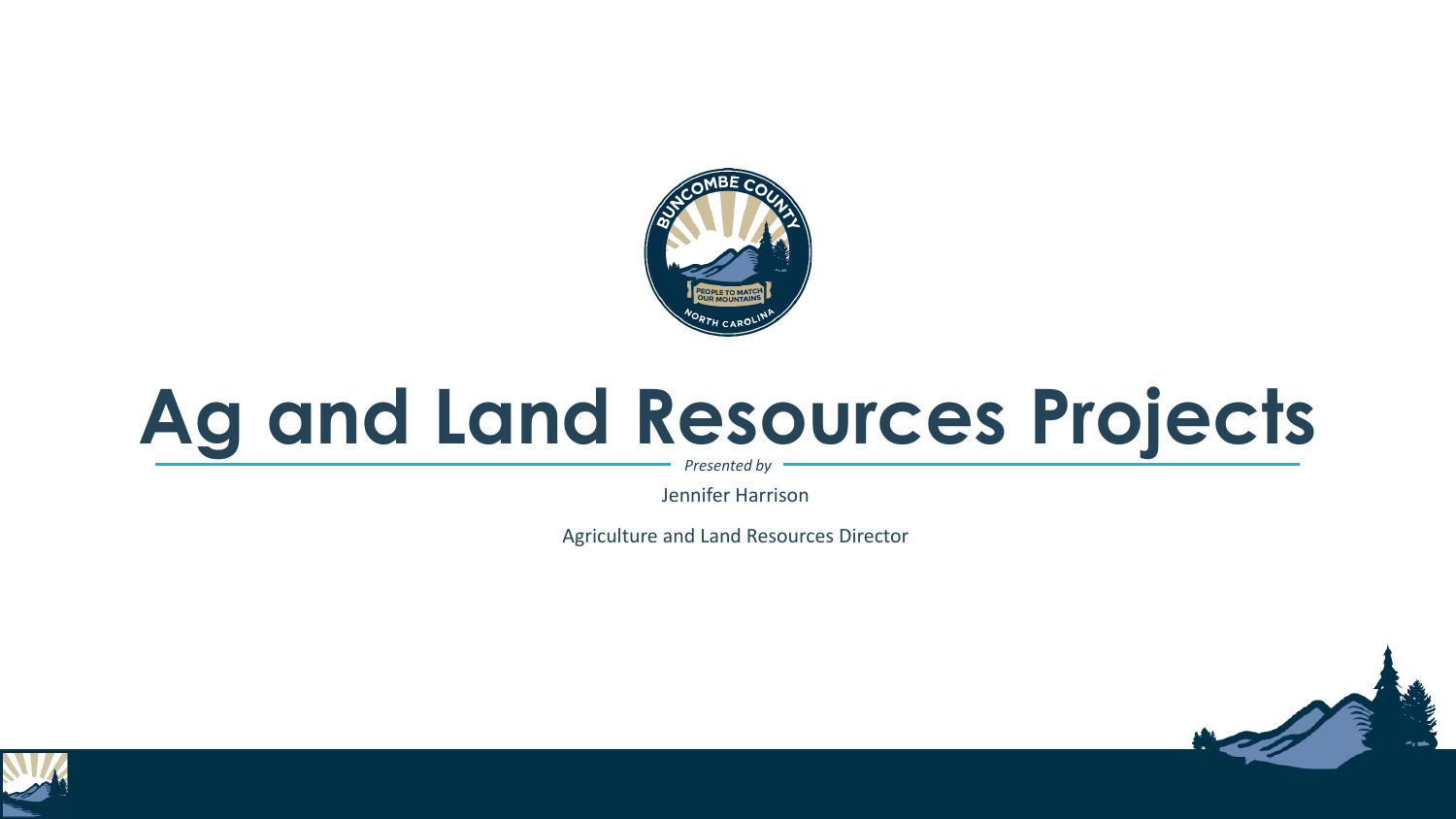# **Ongoing Projects**

## **Land**

### **Bring both land conservation Advisory Boards under Ag and Land Resources Dept.**

- Agriculture Advisory Board
- Land Conservation Advisory Board (previously with Planning)

#### **Increase annual acres conserved**

- 2020 X acres conserved
- 2021 X acres conserved

#### **Create Open Space Plan**

- Mapping priority regions (creating GIS layers)
- Developing criteria for conservation
	- Consecutive tracts of land
	- High quality/prime agricultural soils
	- Recreation/Greenways

## **Water**

### **Financial Assistance for Landowners**

- Cost share programming
- Disaster Response
- CCAP Urban Water Quality

### **EQI Water Quality Monitoring**

- Contracting to monitor 16 sites
- 45 sites being monitored throughout Buncombe County (VWIN)